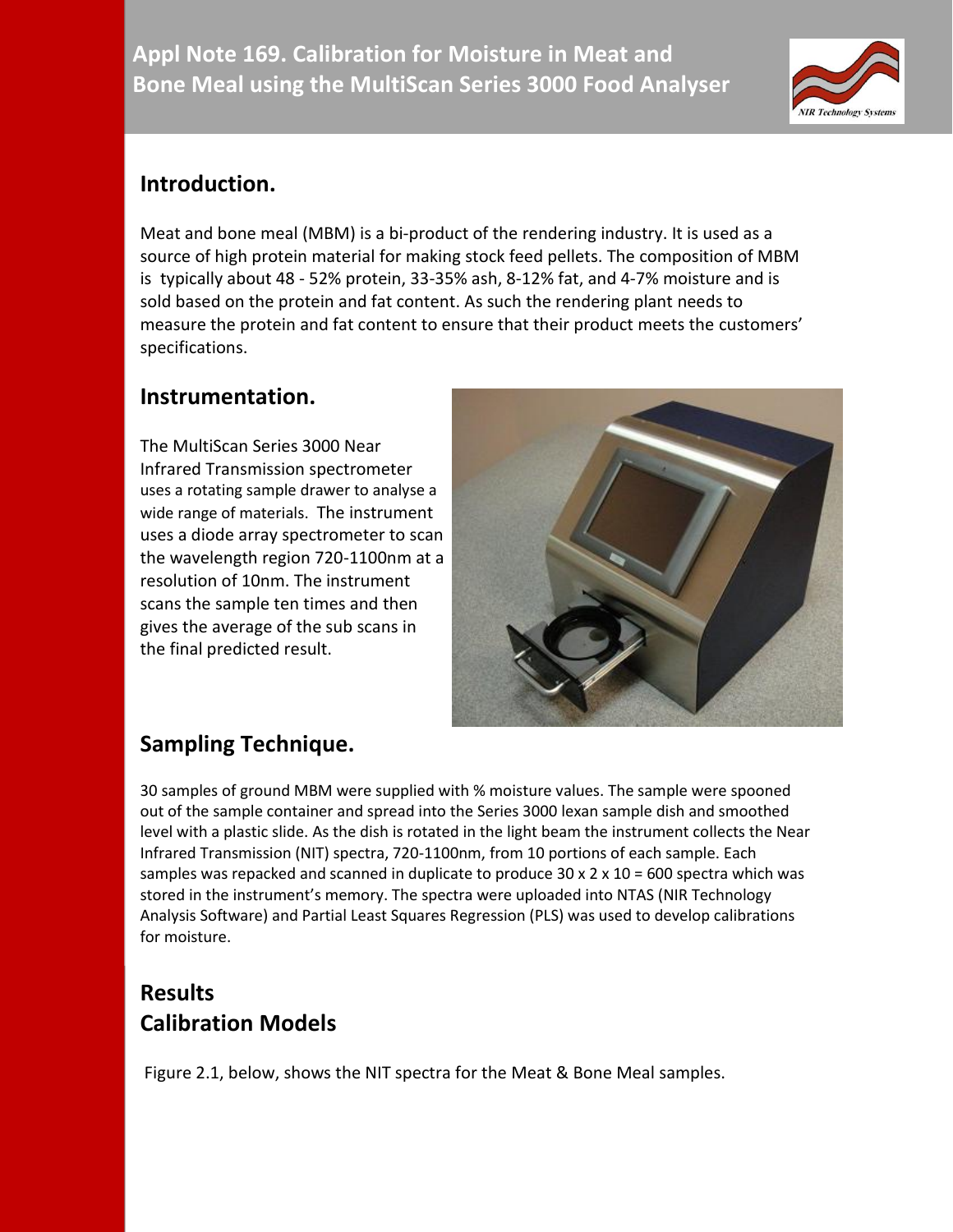

Figure 2.2 shows the calibration statistics for the NIR Moisture values versus the batch reference values.